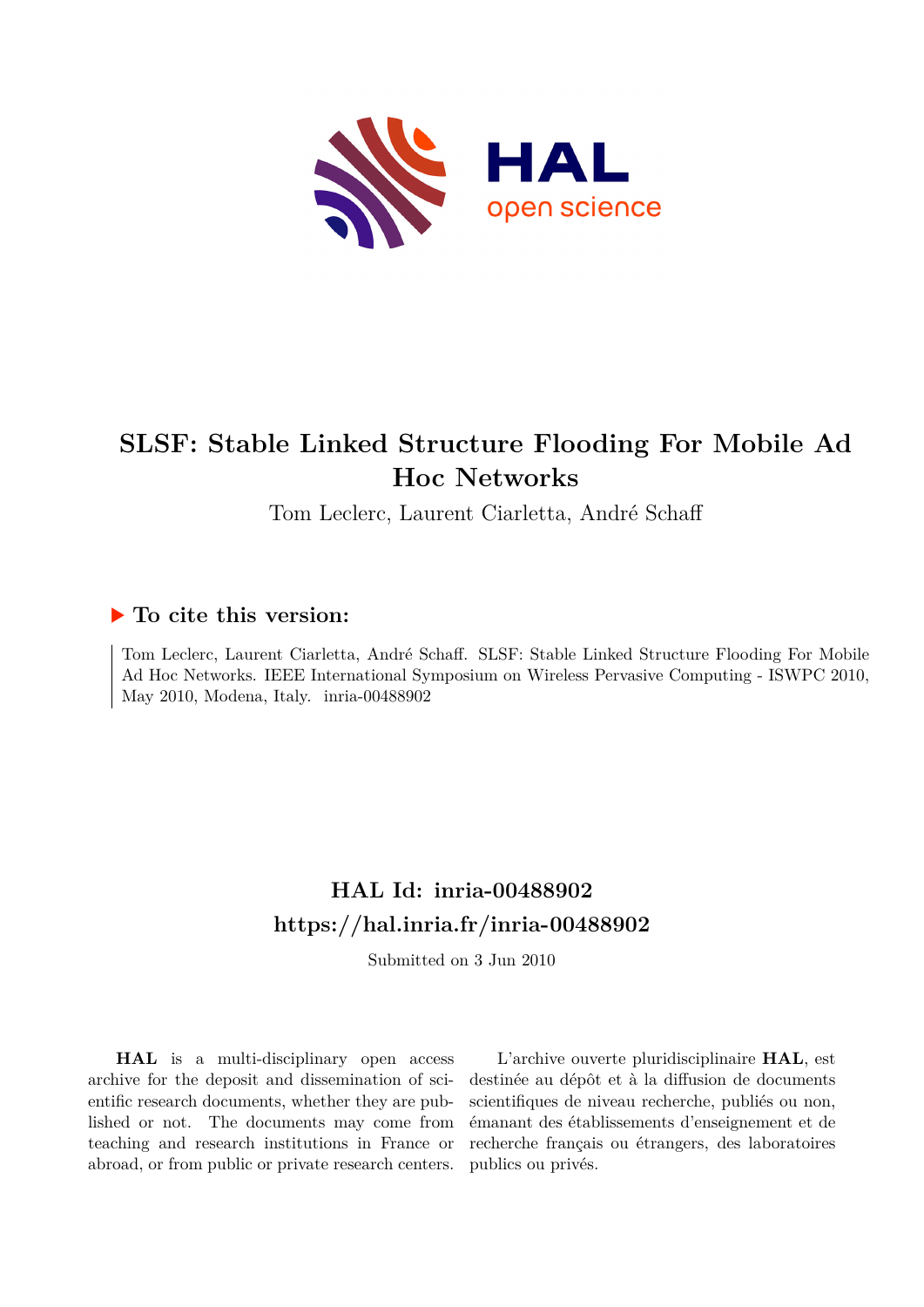# SLSF: Stable Linked Structure Flooding For Mobile Ad Hoc Networks

Tom Leclerc<sup>\*</sup>, Laurent Ciarletta<sup>\*</sup>, André Schaff<sup>\*</sup>

<sup>∗</sup> MADYNES - INRIA Lorraine, Nancy, France. Email: {tom.leclerc, laurent.ciarletta, andre.schaff}@loria.fr

*Abstract*—For some applications in ad hoc networks optimal dissemination is a key issue (e.g. service discovery, network management). In this paper, we are creating and exploiting stable (sub-)structures to achieve an efficient (as far as low network resource usage is concerned) dissemination by building a two-layer protocol. Firstly, single-hop clusters, among stableconnected devices, are created. Secondly, on top of those clusters, inter-cluster relays (ICR) are determined. This leads to an overall stable-connected structure. The results show that the proposed stable linked structure flooding (SLSF) protocol efficiently disseminates data among stable nodes. Interestingly with growing density both the number of forwarding nodes and the bandwidth used remain comparatively low. Therefore we plan to use SLSF as a basis for a stable service discovery.

#### I. INTRODUCTION

In this paper we consider large Mobile Ad hoc NETworks (MANET) where the wirelessly connected devices communicate spontaneously without any predefined infrastructure with each other [1]. To reach a destination, nodes communicate using intermediate nodes as routers. Moreover, topology changes are common since joining and leaving of nodes occur dynamically. Our main research topic is service discovery in such networks where it is more important to provide stable services to contributing nodes than transient services to unstable nodes. Therefore optimal service discovery is more about a qualitative discovery (stable nodes/structures and their reachability) than a quantitative one (discovering all possible services). Firstly we build clusters (local groups) of one-hop stable-connected devices in a self-organizing manner using the NLWCA clustering protocol [3]. Secondly to create bigger stable-linked network structures, stable connections between nearby clusters are discovered. To do so we propose Inter-Cluster Relays (ICR) that are inspired by the Multi-Point Relays (MPR) of OLSR [5]. Moreover, extending WCPD [4], specific beacon formats are specified. We exploit the stablelinked structures within the network topology to streamline information exchange and to minimize the overhead.

#### *A. NLWCA & WCPD*

The Weighted Cluster-based Path Discovery protocol (WCPD) is designed to take advantage of the cluster topology built by the Node and Link Weighted Clustering Algorithm (NLWCA) in order to provide path discovery and broadcast mechanisms in mobile ad hoc networks.

NLWCA organizes ad hoc networks in one-hop clusters (Figure 1) by using only information available locally. Each device elects exactly one device as its clusterhead, i.e. the neighbor with the highest weight. So far, a topological chain can be formed by so called sub-head nodes. A sub-head is a node that elects a neighbor node as clusterhead but at the same time is elected as clusterhead by some other onehop neighbor nodes. However, sub-heads can lead to more than three hops between a source clusterhead and its nearby clusterheads which could lead to a complex communication protocol. To obtain strict one-hop clusters, thus simplifying the protocol, a rule was added to the original NLWCA algorithm: a node that already elected a foreign node as clusterhead is not eligible to be elected by another node as clusterhead. From a graph theory point of view, one-hop clusters form a dominating set.

The main goal of NLWCA is to avoid superfluous reorganization of the clusters, particularly when clusters cross each other. To achieve this, NLWCA assigns weights to the links between the own node and the network neighbor nodes. This weight is used to keep track of the connection stability to the one-hop network neighbors. When a link weight reaches a given stability threshold it is considered stable and the device is called stable neighbor device. The clusterhead is elected only from the set of stable neighbors which avoids the reorganization of the topology when two clusters are crossing for a short period of time.

WCPD, on top of NLWCA, discovers nearby stableconnected clusters in a pro-active fashion. For the nearby clusterheads discovery algorithm, WCPD uses the beacon to detect devices in communication range. NLWCA and WCPD combined provide to each node, through the beacon (Figure 2), following information about each stable one-hop neighbor: its weight, its clusterhead ID, the ID set of discovered



Fig. 1. Example of two clusters built by NLWCA.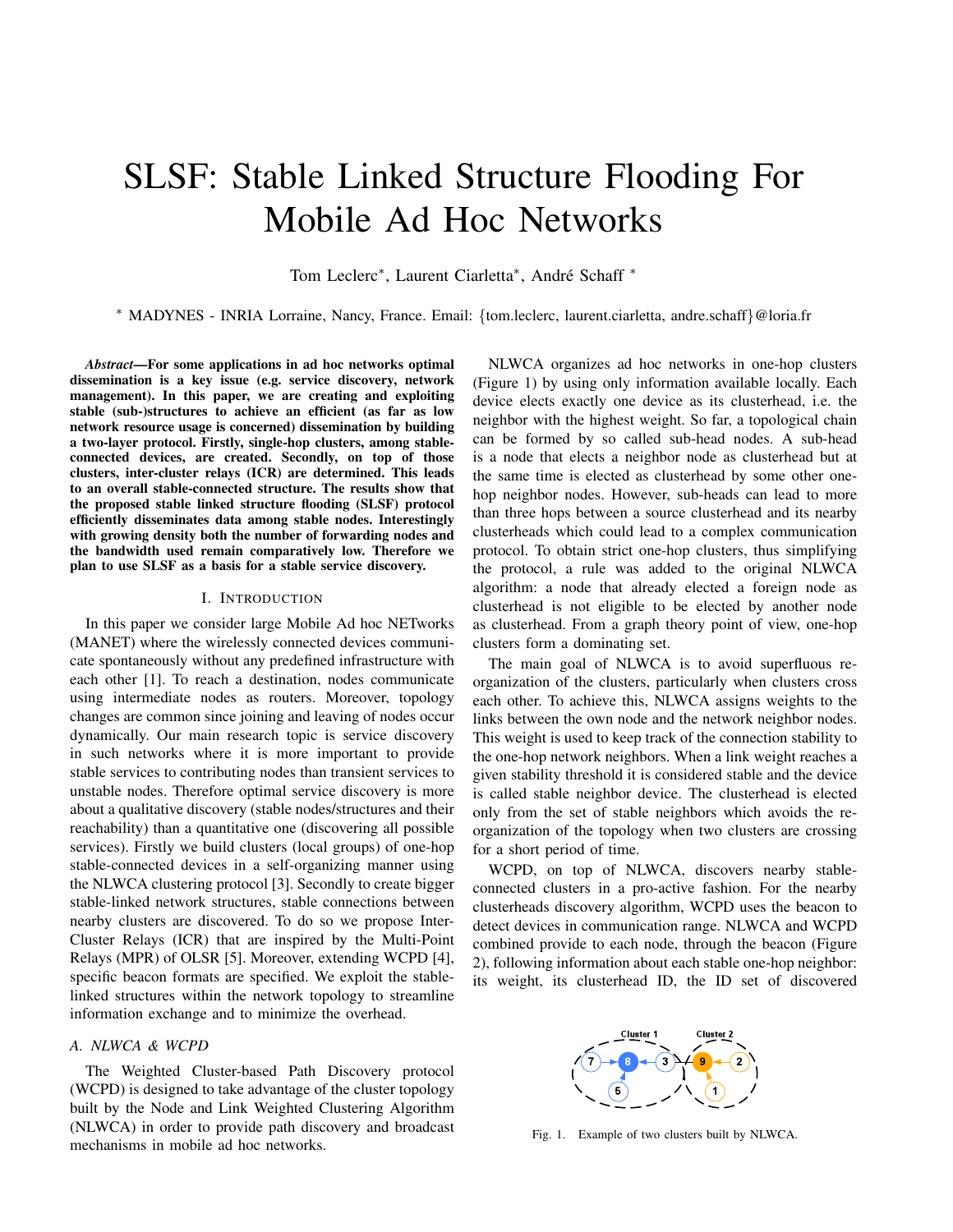clusterheads and their respective path length.

| Weight     | <b>ClusterH</b><br>Addr. | [Nearby ClustH Addr (Corresponding Hop<br>Count: |
|------------|--------------------------|--------------------------------------------------|
| NLWCA part |                          | WCPD part                                        |

Fig. 2. NLWCA+WCPD Beacon.

The WCPD broadcasting algorithm is simple: the broadcast source node sends the message to the clusterhead, which stores the ID of the message and broadcasts it to the onehop neighborhood. After that, it sends it to all nearby clusterheads by multi-hop unicast. The inter-cluster destination nodes repeat the procedure except that the message source clusters are omitted from further forwarding. Additionally, the information about the ID of the broadcast messages and their sources is stored for a given period of time to avoid superfluous re-sending of the message.

#### *B. OLSR*

The Optimized Link State Routing Protocol (OLSR) is a well known routing protocol designed for ad hoc networks. It is a proactive protocol; hence it periodically exchanges topology information with other nodes of the network. Onehop neighborhood and two-hop neighborhood are discovered using Hello Messages (similar to beacons). The multipoint relay (MPR) nodes are calculated by selecting the smallest one-hop neighborhood set needed to reach every two-hop neighbor node. The topology control information is only forwarded by the nodes which are selected as MPR. Every node possesses then a routing table containing the shortest path to every node of the network. OLSR enables optimized flooding of the network by building a tree-like topology for every node from a source (Figure 3). Therefore, MPR selection constructs an optimal connected dominating set [6].



Fig. 3. OLSR topology for one source node in particular.

#### *C. Proposed Approach: Inter-Cluster communication*

NLWCA and WCPD provide a stable-connected cluster architecture, however the broadcasting algorithm of WCPD needs many improvement on reachability performances compared to OLSR which performs very well on reachability but lacks in scalability and uses a lot of bandwidth [7]. Our SLSF (Stable Linked Structure Flooding) protocol replaces the inefficient broadcasting mechanism of WCPD with the

2

ICR mechanism. SLSF combines the advantages of all the protocols NLWCA, WCPD and OLSR: scalability, stability, reachability, while keeping the drawbacks low (i.e. the bandwidth usage). SLSF forms a first level of hierarchy with a dominating set using NLWCA. Considering the dominant nodes of the underlying level (NLWCA), it forms an optimal connected dominating set with the ICR mechanism. The first level reduces the network to its dominant nodes and the second level insures shortest-path connectivity and minimal relay nodes among dominant nodes of the first level.

The remainder of this paper is organized as follows. Section II presents the related work. Sections III and IV describe the building blocks of our SLSF protocol. In Section V we evaluate our approach and present the simulation results. We conclude our paper and present the future work in section VI.

#### II. RELATED WORK

In ad hoc networks forwarding strategies should be employed to avoid broadcast storms (i.e. a message forwarded by all the nodes in the network). As depicted in [8], broadcast storms can be counter-measured using several schemes i.e. probabilistic, counter-based, distance-based, location-based and cluster-based. We use the latter scheme, cluster-based, since it is the only one based on network topology information. The cluster architecture used in this paper solely relies on locally available information. [8] proposes a clustering technique where the clusterhead is elected after a message exchange among the neighbors. The route is constructed on demand. The broadcasted request is sent among all the clusters being forwarded by all the nodes reaching nearby clusters (also called gateway nodes). Every crossed cluster adds its address to the message, so that after reaching the destination node, the response is sent back through the path collected during the request phase.

In [9] the authors present the Zone Routing Protocol (ZRP), which is a hybrid routing approach. It combines proactive routing inside a zone using bordercast and on-demand routing outside. A node, sending a message, first checks if the destination is inside its zone, if not it bordercasts the message to its gateway nodes. Those nodes repeat the same process until the message reaches its destination. As every zone is centered on the current node, in terms of dissemination, the ZRP results in plain bordercasting a message ahead its destination. To route inside a zone, ZRP needs k-hop information  $(k>1)$ , which results in scalability issues similar to OLSR.

In [10], the authors construct elected clusters based on beacon information which provides the number of neighbors and their stability represented by the number of beacons received since the node became clusterhead. This clustering approach is similar to NLWCA but does not rely on both a link weight and a node weight. Thus NLWCA has more flexibility in terms of cluster selection. Another similarity to our approach is the forwarding node selection (named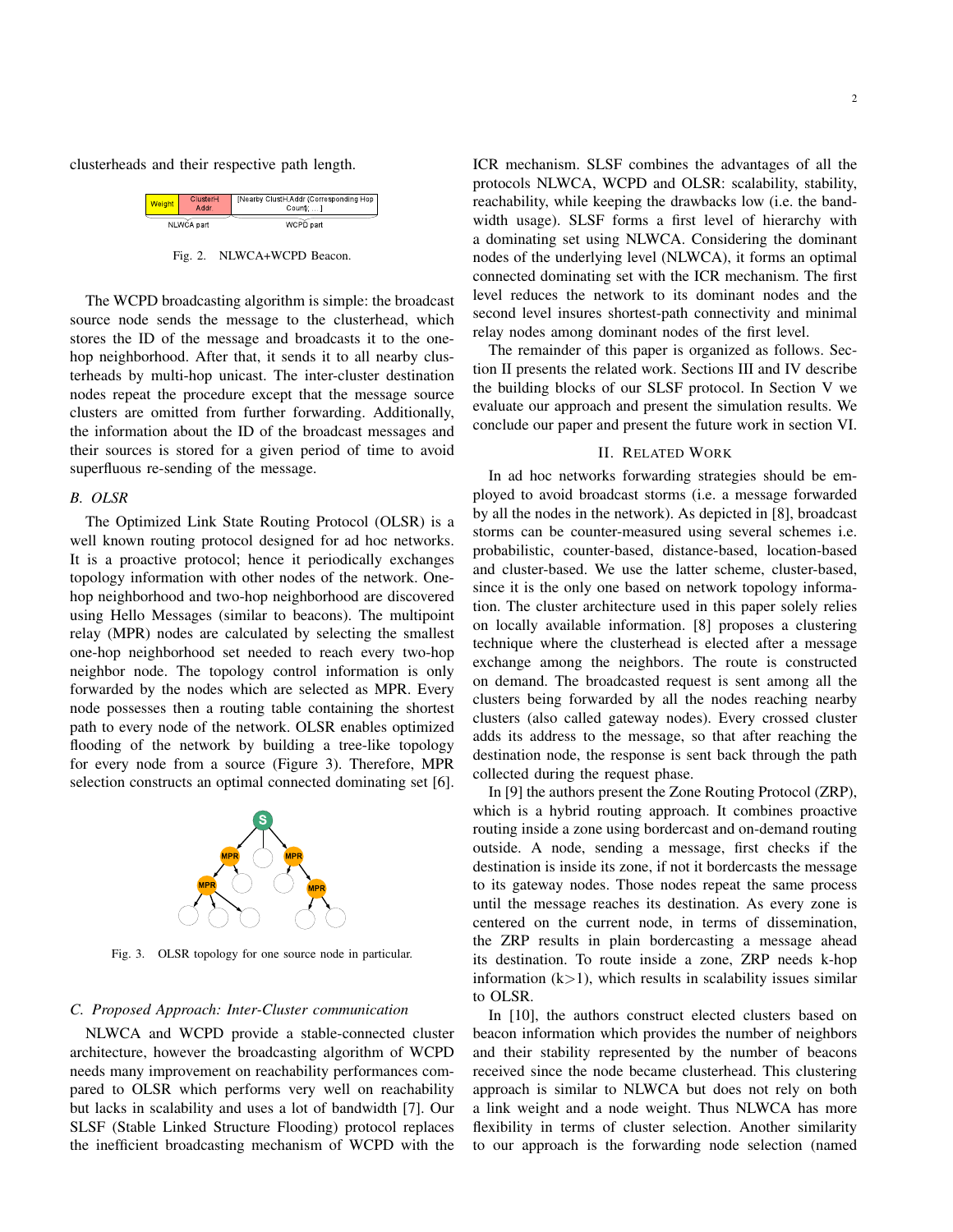gateway selection). They present a protocol which enables nodes to be selected as gateways to be able to relay outgoing traffic from a cluster. The main differences is that our approach requires no message exchange except the payload broadcast itself. The comparison with the protocol presented in [10] will not be further analyzed since to our knowledge the gateway selection process is insufficiently described.

Many ad hoc protocols use the selection of forwarding nodes to reduce redundant messages. In [11] and [12] broadcast relay gateways are selected with 2-hop knowledge. However we chose the already described OLSR protocol because of its popularity in ad hoc networks and Mesh networks, and also because it is the only one proved to optimize coverage of 2-hop nodes through MPRs [13]. MPRs build optimal connected dominating sets [6]. We take advantage of this property to build paths among the (not-connected) dominating sets built by the NLWCA clustering algorithm. Many other approaches that construct distributed connected dominating sets exist [14], [15]. However, our goal is not to create connected dominating sets, but to disseminate information over the stable structure built by NLWCA, using ICRs between the clusterheads to optimize nearby-cluster-paths. Thus, as a result of our structure, we have connected dominating sets, but only between a clusterhead and its nearby clusterheads.

#### III. SLSF - INTER-CLUSTER RELAY

Multiple paths to reach a given clusterhead requires choosing one path prior to another. We use a next-hop selection inspired by the MultiPoint Relay (MPR) mechanism of OLSR to select the forwarding neighbors. MPR mechanism ensures full optimized coverage of 2-hop nodes. In our cluster architecture the set of discovered nearby clusters represent the "2-hop nodes" of OLSR.

We name Inter-Cluster-Relays (ICR) the nodes selected as next-hop. The goal of ICR is to reach all nearby clusterheads with the minimal set of 1-hop neighbors while optimizing the hop-count. The ICR nodes are calculated by selecting the smallest one-hop neighborhood set (directly connected nodes) needed to reach every nearby clusterhead. ICR selection remains simple and straightforward because the possible inter-cluster configurations are restricted by the underlying one-hop cluster topology (see Figure 4 for examples).



Fig. 4. Inter-cluster configuration examples where 1 and 2 are clusterheads.

SLSF, on top of NLWCA, discovers the nearby clusters (similar to WCPD) by reading the neighbor beacons. The improvement and novelty relies on the ICR selection which avoids superfluous network communication overhead without

any additional message exchange. SLSF keeps the last beacon of every one-hop neighbor in cache. Hence every node has the following information locally available about each stable 1-hop neighbor: its weigth, its clusterhead ID, the ID set of discovered clusterheads and their respective path length.

ICR selection occurs as follows:

- i. Select as ICR the neighbors that are the only ones reaching a particular nearby clusterhead (CH).
- ii. Remove the now covered clusters from the list.
- iii. Remove for every neighbor from the announced CHlist the entries with a worse (greater) hop count than the best one (i.e. keep only shortest path entries for ICR selection).
	- 1. Calculate the cluster reachability for every onehop neighbor (i.e. number of foreign CHs the neighbor announces in its beacon).
	- 2. Select the neighbor with the best reachability.
		- Remove the now covered clusters from the list.
	- 3. Else if equivalent: select the neighbor with the shortest path to the remaining to be covered CHs.
		- Remove the now covered clusters from the list.
	- 4. Else if equivalent: select the neighbor with the highest weight.
		- Remove the now covered clusters from the list.
	- 5. Else if equivalent: select the node with the biggest IP address.
		- Remove the now covered clusters from the list.
	- 6. While there is a not-covered CH, go back to 1.

#### *A. 3-hop Inter-cluster case*

NLWCA builds one-hop clusters, thus it permits up to three hops (two slave nodes) between clusterheads. ICR selection with two hops (one slave node) between clusterheads (Figure 4b) is straight selection by the clusterhead, however an additional hop (Figure 4d) requires additional attention.

A further hop involves an additional forward of the message to reach the nearby clusterhead. For example on Figure 4d, the source CH2 designates a node as ICR (here the blue slave neighbor of CH2). The designated ICR has to make a choice between one of the two (orange) slaves of CH1. This choice is simply computed by using ICR selection. Additionaly, the CH list aimed by the ICR selection is smaller since only 2 hops away CHs are to be considered, opposed to a list of all nearby CHs for the source CH's ICR selection (up to 3 hops away).

#### *B. When to select ICR nodes?*

ICR selection is done based on events. Every time a change in the stable neighborhood that influences the ICR calculation occurs, the ICR selection is re-calculated. Thus broadcasting or forwarding a message using ICRs is immediate: replace the ICR set in the message with the one locally pre-calculated.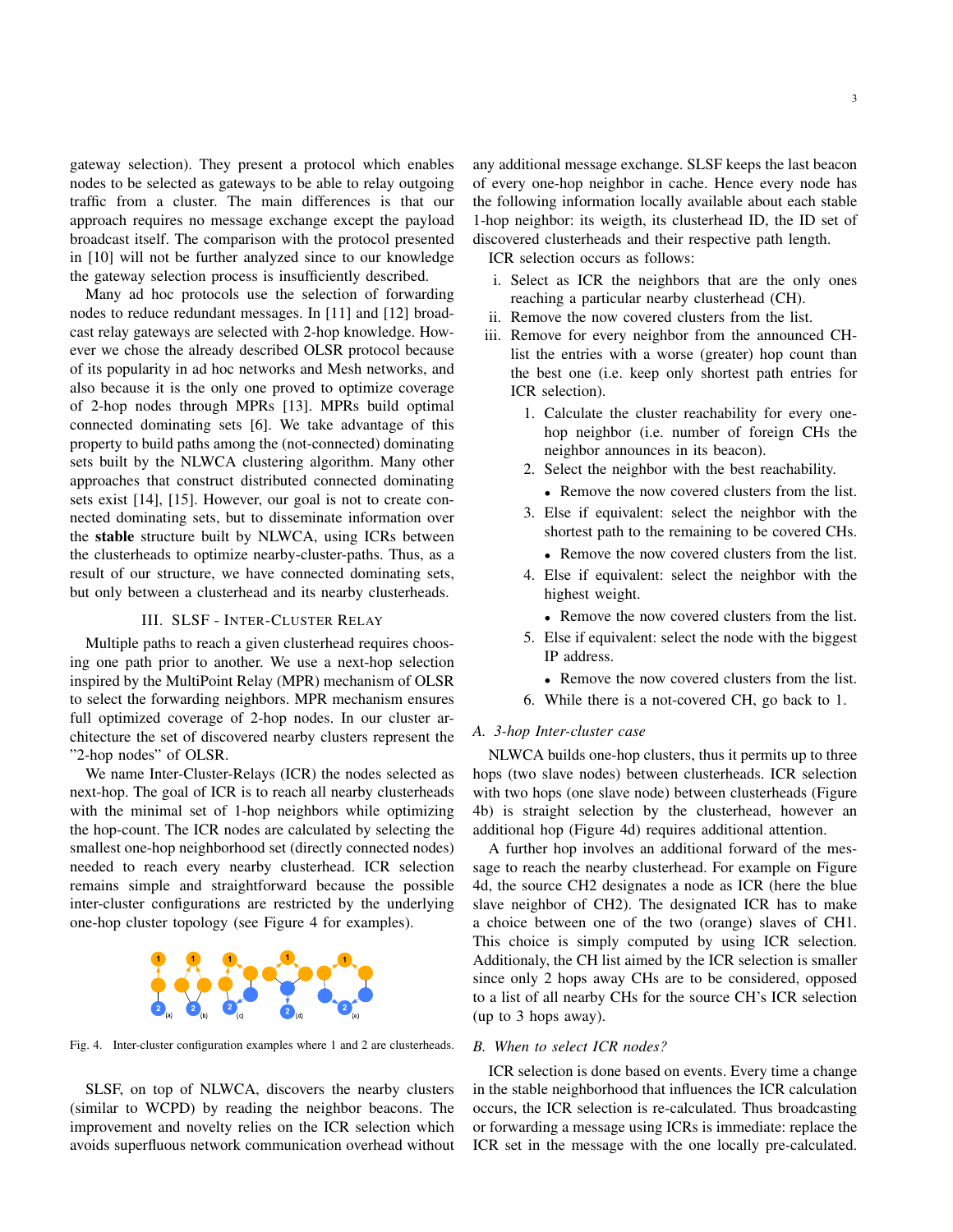Further detail on how broadcasts in network occur are given in section IV.

#### *C. ICR: The big picture*

To highlight the gain of ICR selection, Figure 6 shows an example with 5 clusters where the message source clusterhead S sends a broadcast. The broadcast of S will have the format shown on figure 5.



Fig. 5. Format of a broadcast message with payload.



On reception of this broadcast only nodes 1, 2 and 3 will forward the message, while the other neighboring nodes process the message silently. Note that node 1 selects 4 and 5 as ICR according to section III-A "3-hop Inter-cluster case".

We see that ICR selection reduces a lot the number of forwarding nodes. As an example, on Figure 6 there are 23 nodes in the network and only 10 nodes (including the

Fig. 6. ICR selection with 5 clusters.

clusterheads) are emitting to reach all the nodes in the network. Every clusterhead will emit the message once in order for their slave to receive it and if necessary include their local ICR selection for further forwarding in the network (see section IV). In comparison, there would be 15 nodes forwarding the message using OLSR. This is due to OLSR using only 2-hop information while SLSF uses 1-hop cluster information which represent information from up to 3-hops away. While 3-hop knowledge usually increases the amount of information to collect using clusters reduces drastically the nodes needed to keep track of for ICR selection.

#### IV. SLSF - BROADCAST

At this point, every communication occurs between one cluster and its nearby clusters. To enable communication with foreign clusters, we propose a simple broadcast mechanism. A more sophisticated foreign cluster-broadcast mechanism would be out of scope for this paper.

Our broadcast mechanism is simple now that we only need to deal at cluster level. A node willing to broadcast a message through the network will, unless it is its own CH, send it to its CH. The original message contains the source address, a corresponding sequence number and of course the payload data. The CH puts its own address as last crossed CH and adds a corresponding sequence number

to the message. Finally it forwards it to all its nearby CHs using the ICR mechanism. On reception the nearby CHs replace the last crossed CH address with their own address and replace the corresponding sequence number. The ICR set is also updated, while excluding from the ICR selection the cluster the message came from.

To avoid superfluous re-sending of the message SLSF stores information about the ID of messages and their sources for a given period of time.



Fig. 7. Foreign-cluster broadcast - Format and Path of a message sent from node 1

As an example, on Figure 7 the node (N) 1 sends a message to its clusterhead (CH) 9. CH9 adds its own address, a corresponding sequence number (here 64) and the ICR set (here N3). While N2, N6 and N3 receive the message, only the latter will forward it. CH8 receives the message from N3 and replaces the last crossed address and sequence number with its own. The ICR set of CH8 is N7. N3 will not be selected again as the message came from CH9. N7, as an ICR, will forward the message but changes the ICR set to N2 since it is the "3-hop inter-cluster case" (section III-A). N2 then forwards the message to its CH11 which replaces the last crossed address and sequence number and leaves the ICR set empty. As a result, the message reaches all the nodes in the network.

#### V. SIMULATION & RESULTS

To evaluate the performances of our SLSF protocol, we implemented the three protocols (OLSR, NLWCA/WCPD and SLSF) on top of the JANE simulator [16] and performed several experiments.

For those experiments we used the Restricted Random Way Point mobility model [17], whereby the devices move along defined streets on the map of Luxembourg City for 1000 seconds. For each device the speed was randomly varied between [0.5;1.5] units/s and the transmission range set to 25 units/s. At simulation startup, the devices are positioned at random selected crossroads and the movement to other crossroads is determined by the given random distribution seed. For each experiment 10 different random distribution seeds were used in order to feature results from different topologies and movement setups. For the used mobile environment where nodes move with low speeds between 1.8 and 5.4 km/h the NLWCA link-stability threshold is set on 2 [3].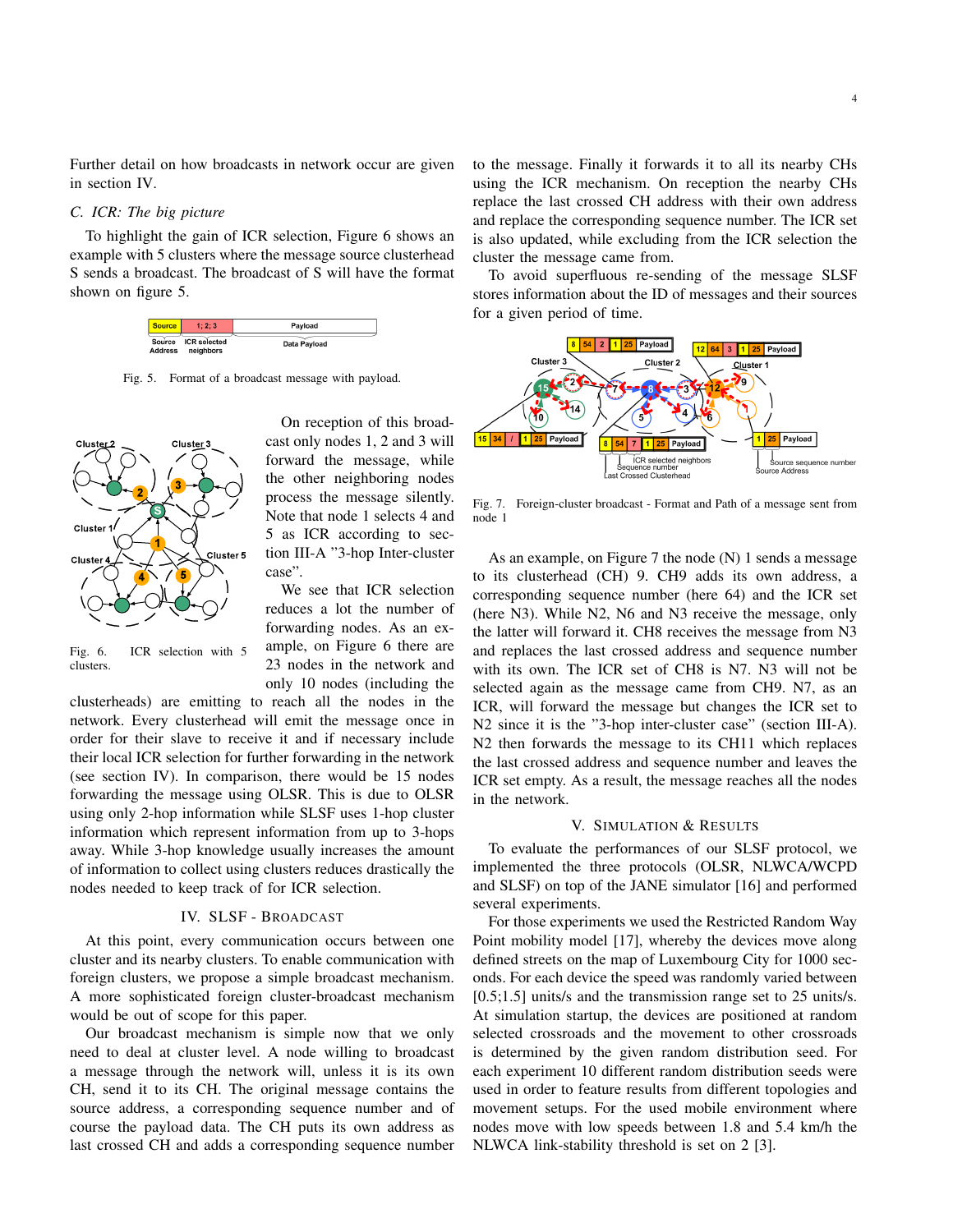

Fig. 8. Bandwidth used in order to build the Fig. 9. topology for 100, 200 and 300 nodes Overall number of sent messages and node receivers for 100 and 300 nodes. For visibility sake the results where smoothed with a polynomial equation of the 16th grade.



Simulations were done to determine the bandwidth used by the protocols in order to build the topologies and the information dissemination performance on top of the different topologies. Then we compared the efficiency of the protocols and finally made a static evaluation to compare information dissemination solely on MPR and ICR performances.

OLSR exchanges the sets of one-hop neighbor nodes with every node in communication range. Similar to OLSR, SLSF uses beacons to exchange the list of the discovered nearbyclusterheads with the one-hop neighbor nodes. Since SLSF and WCPD have the same beacon structure, they use exactly the same bandwidth. To find out the network load produced during this phase, the size of the exchanged data sets were tracked every second of the simulation: for OLSR the size of the one-hop neighbor sets and for SLSF and WCPD the size of the discovered clusterheads.

In order to monitor the information dissemination performance (Reachability) a node was chosen to broadcast a message every 10 seconds during different simulation runs using different distribution seeds. The number of sent messages (i.e. broadcasts and unicasts) during the dissemination and

the number of reached network nodes were tracked.

As shown in Figure 8 OLSR uses a higher bandwidth in both sparser (100 nodes) and denser networks (300 nodes). This was expected since OLSR is exchanging the set of onehop neighbors needed for the MPR nodes election, while SLSF only exchanges the set of locally discovered nearby clusterheads. The NLWCA protocol elects one clusterhead in each one-hop neighborhood, hence the number of clusterheads is a fractional amount of the total number of nodes.

SLSF uses approximatively the same amount of forwarders than WCPD but reaches from 5% (low density) to 20% (high density) more nodes (Figure 9). Note: the periodic behavior is due to the smoothing for visibility reasons. This is the pure gain of ICR selection which optimizes the number of forwarding nodes. The tracking results regarding the reachability show that for sparser networks OLSR and SLSF perform equivalently. When stabilized, for denser networks, OLSR reaches about 85% (40% for SLSF) of all nodes at the cost of 65% (5% for SLSF) of forwarders. SLSF reaches half the number of nodes compared to OLSR, but with 10 to 12 times less forwarders. Furthermore, while forwarders increase with